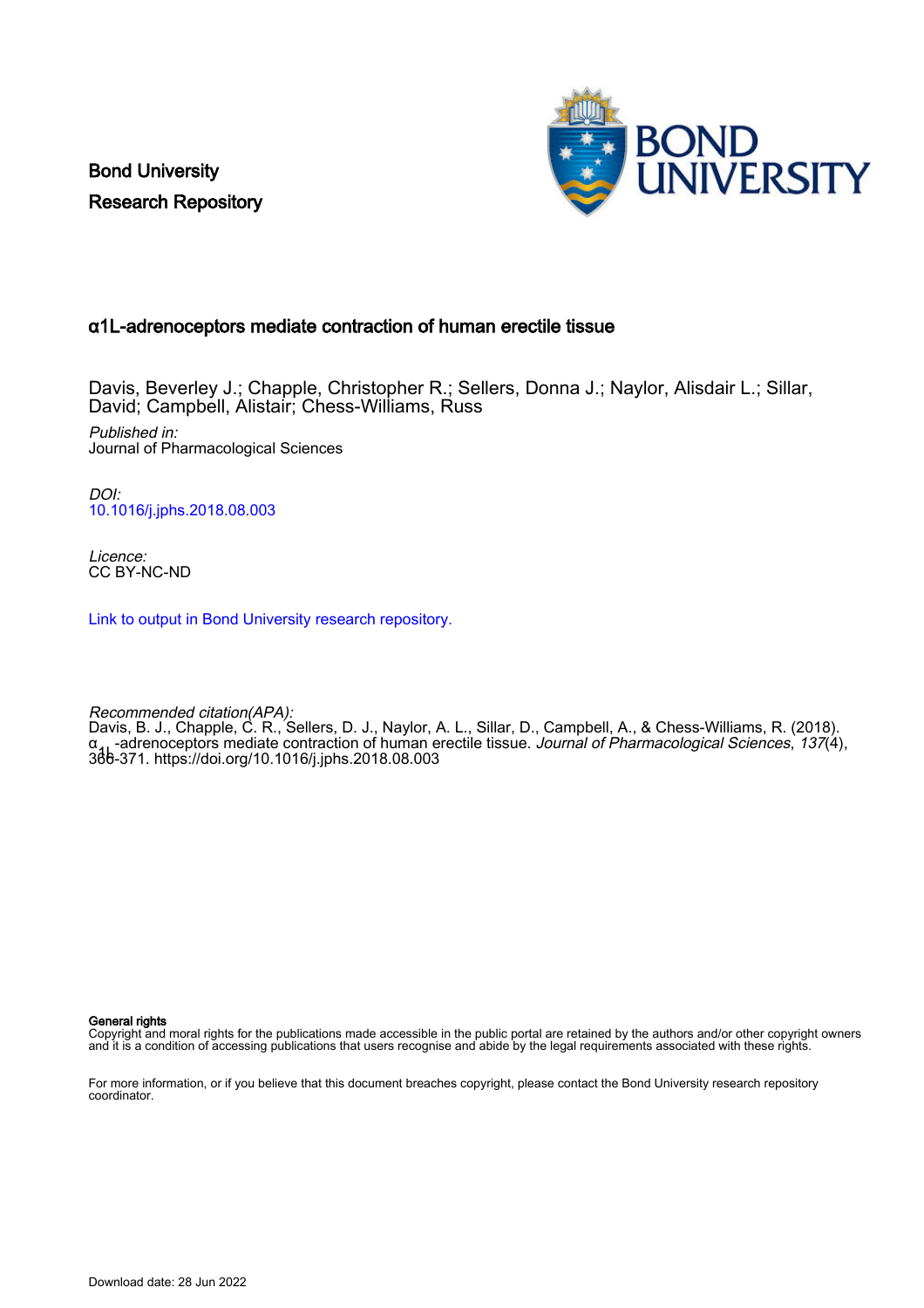### [Journal of Pharmacological Sciences 137 \(2018\) 366](https://doi.org/10.1016/j.jphs.2018.08.003)-[371](https://doi.org/10.1016/j.jphs.2018.08.003)

Contents lists available at ScienceDirect

# Journal of Pharmacological Sciences

journal homepage: [www.elsevier.com/locate/jphs](http://www.elsevier.com/locate/jphs)

# $\alpha_{1L}$ -adrenoceptors mediate contraction of human erectile tissue

Beverley J. Davis <sup>a</sup>, Christopher R. Chapple <sup>a</sup>, Donna J. Sellers <sup>b, \*</sup>, Alisdair L. Naylor <sup>c</sup>, David Sillar <sup>d</sup>, Alistair Campbell <sup>d</sup>, Russ Chess-Williams <sup>b</sup>

<sup>a</sup> Department of Urology, Royal Hallamshire Hospital, Sheffield, UK

**b** Centre for Urology Research, Bond University, Robina, Queensland, Australia

<sup>c</sup> Translation Pharma Limited, Canterbury, Kent, UK

<sup>d</sup> John Flynn Private Hospital, Gold Coast, Queensland, Australia

# article info

Article history: Received 5 June 2018 Received in revised form 18 July 2018 Accepted 20 July 2018 Available online 9 August 2018

Keywords: Erectile tissue  $\alpha_1$ -adrenoceptor subtypes  $\alpha_{1L}$ -adrenoceptor Tamsulosin Prazosin

#### **ABSTRACT**

 $\alpha_1$ -adrenoceptor antagonists can impact upon sexual function and have potential in the treatment of erectile dysfunction. Human erectile tissue contains predominantly  $\alpha_{1A}$ -adrenoceptors, and here we examined whether contractions of this tissue are mediated by the functional phenotype, the  $\alpha_{11}$ -adrenoceptor. Functional experiments using subtype selective agonists and antagonists, along with radioligand ([ ${}^{3}$ H]tamsulosin) binding assays, were used to determine the  $\alpha_{1}$ -adrenoceptor population. A61603, a  $\alpha_{1A}$ -adrenoceptor agonist, was a full agonist with a potency 21-fold greater than that of noradrenaline. The  $\alpha_{1A}$ - and  $\alpha_{1D}$ -adrenoceptor antagonist tamsulosin antagonized noradrenaline responses with high affinity ( $pK_D = 9.7 \pm 0.3$ ), whilst BMY7378 (100 nM) ( $\alpha_{1D}$ -adrenoceptor antagonist) failed to antagonize responses. In contrast, relatively low affinity estimates were obtained for both prazosin ( $pK_D = 8.2 \pm 0.1$ ) and RS17053 (pK<sub>D</sub> = 6.9  $\pm$  0.2), antagonists which discriminate between the  $\alpha_{1A}$ - and  $\alpha_{1L}$ -adrenoceptors. <sup>2</sup>H]Tamsulosin bound with high affinity to the receptors of human erectile tissue ( $pK_D = 10.3 \pm 0.1$ ) with a receptor density of 28.1  $\pm$  1.4 fmol mg<sup>-1</sup> protein. Prazosin displacement of [<sup>3</sup>H] tamsulosin binding revealed a single homogenous population of binding sites with a relatively low affinity for prazosin  $(pK<sub>i</sub> = 8.9)$ . Taken together these data confirm that the receptor mediating contraction in human erectile tissue has the pharmacological properties of the  $\alpha_{1L}$ -adrenoceptor.

© 2018 The Authors. Production and hosting by Elsevier B.V. on behalf of Japanese Pharmacological Society. This is an open access article under the CC BY-NC-ND license ([http://creativecommons.org/](http://creativecommons.org/licenses/by-nc-nd/4.0/) [licenses/by-nc-nd/4.0/](http://creativecommons.org/licenses/by-nc-nd/4.0/)).

#### 1. Introduction

Penile erection (tumescence) is achieved when the erectile tissue relaxes and becomes engorged with blood, caused by the vasodilation of inflow arteries and compression of the outflow veins. In contrast, activation of the sympathetic nervous system causes contraction of the erectile tissue, mediated by postsynaptic  $\alpha_1$ -adrenoceptors, and leads to flaccidity and detumescence.<sup>1</sup> Thus  $\alpha_1$ -adrenoceptor antagonists have been investigated for their potential therapeutic effect in the treatment of erectile dysfunction and have been shown to impact upon sexual function. Intracavernosal injection of a-adrenoceptor antagonists can relax erectile smooth muscle and induce an erection, $^{2,3}$  $^{2,3}$  $^{2,3}$  and positive effects of

E-mail address: [dsellers@bond.edu.au](mailto:dsellers@bond.edu.au) (D.J. Sellers).

Peer review under responsibility of Japanese Pharmacological Society.

oral treatment of erectile dysfunction with  $\alpha_1$ -adrenoceptor antagonists have been reported both experimentally $4.5$  and clinically. $6,7$  These agents can also have adverse effects on erectile dysfunction, with some of the newer generation  $\alpha_1$ -adrenoceptor antagonists such as silodosin, used in the treatment of benign prostatic hyperplasia, known to cause anejaculation. $8-10$  $8-10$  $8-10$  However, the incidence of anejaculation is variable between  $\alpha_1$ -adrenoceptor antagonists, and it remains unknown whether this effect is mediated via genitourinary  $\alpha_1$ -adrenoceptors or centrally via dopamine or serotonin receptors.<sup>11</sup>

Three  $\alpha_1$ -adrenoceptor subtypes ( $\alpha_{1A}$ ,  $\alpha_{1B}$  and  $\alpha_{1D}$ ) have been classified via functional and molecular techniques.<sup>[12](#page-6-0)</sup> There is also functional evidence for a fourth subtype, the  $\alpha_{1L}$ -adrenoceptor, also known as the  $\alpha_{1A/L}$ -adrenoceptor, which represents a functional phenotype of the  $\alpha_{1A}$ -adrenoceptor that is pharmacologically distinct and has a low affinity for prazosin. $13-\frac{15}{15}$  $13-\frac{15}{15}$  $13-\frac{15}{15}$  $13-\frac{15}{15}$  Human erectile tissue expresses mRNA coding for all three cloned  $\alpha_1$ -adrenoceptor subtypes, although it is the  $\alpha_{1A}$ -adrenoceptor subtype that predominates, with lower levels of  $\alpha_{1D}$ - and  $\alpha_{1B}$ -adrenoceptor mRNA.<sup>[16](#page-6-0)</sup>

<https://doi.org/10.1016/j.jphs.2018.08.003>



Full paper





<sup>\*</sup> Corresponding author. Centre for Urology Research, Bond University, Robina, Queensland, 4229, Australia.

<sup>1347-8613/</sup>© 2018 The Authors. Production and hosting by Elsevier B.V. on behalf of Japanese Pharmacological Society. This is an open access article under the CC BY-NC-ND license [\(http://creativecommons.org/licenses/by-nc-nd/4.0/](http://creativecommons.org/licenses/by-nc-nd/4.0/)).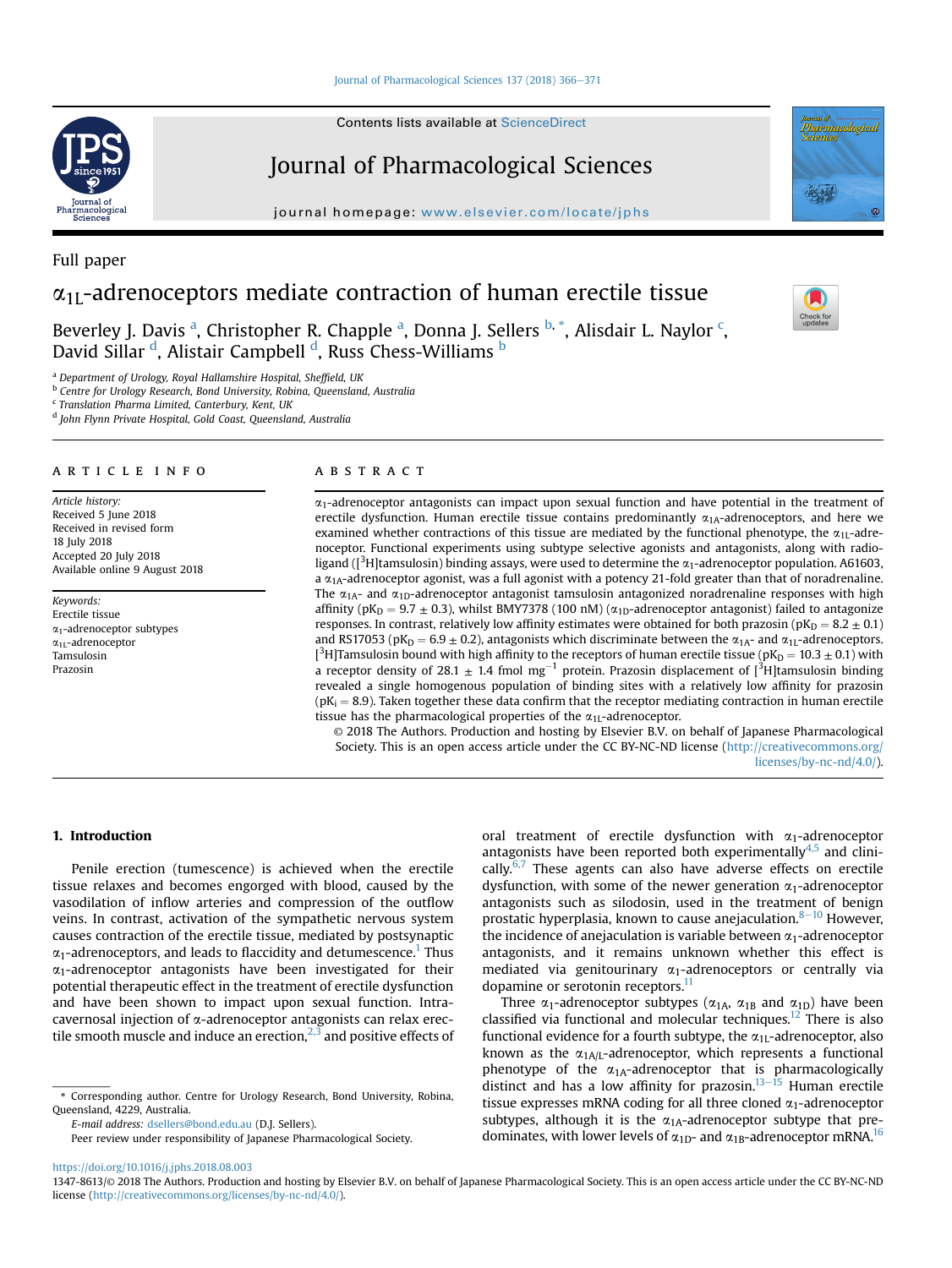A heterogenous  $\alpha_1$ -adrenoceptor population has also been demonstrated in receptor binding experiments, but there is disagreement regarding which subtype predominates at the protein level. The  $\alpha_{1A}$ -receptor has been reported as the major subtype,<sup>[16](#page-6-0)</sup> whilst Goepel et al. (1999) reported both  $\alpha_{1A}$ - and  $\alpha_{1B}$ -adrenoceptors at the protein level, with no evidence for the  $\alpha_{1D}$ -receptor.<sup>[17](#page-6-0)</sup> Functionally, a more recent study concluded that the  $\alpha_{1A}$ -adrenoceptor was the main subtype mediating contraction of the human cavernosum.<sup>[18](#page-6-0)</sup> However, this was a study of human cavernosal tissue from patients undergoing gender-re-assignment, in which the men had received long-term estrogen therapy  $(2-5$  years). Whilst the effects of long term estrogen therapy on erectile tissue are unknown, this therapy has been shown to affect adrenoceptors elsewhere in body.<sup>[19,20](#page-6-0)</sup> In addition, the study did not examine the two antagonists that are able to discriminate between the  $\alpha_{1A}$ - and  $\alpha_{1L}$ -adrenoceptor isoforms, prazosin and RS17053,  $\frac{13,21,22}{2}$  which we have previously used to identify that  $\alpha_{1L}$ -adrenoceptors mediate contraction elsewhere in the male lower urinary, specifically the human prostate<sup>23</sup> and vas deferens.<sup>[24](#page-6-0)</sup> A small clinical trial of a selective  $\alpha_{1A}$ -adrenoceptor antagonist also failed to show any improvement in erectile dysfunction,<sup>25</sup> leading to speculation that the  $\alpha_{1L}$ -adrenoceptor may be important functionally in human penile erectile tissue.

Thus, the aim of this study was to determine whether the  $\alpha_{1A}$ - or the  $\alpha_{1L}$ -adrenoceptor subtype mediates contraction of human erectile tissue.

# 2. Materials and methods

Erectile tissue was obtained as remnants of surgery from consenting patients undergoing urethroplasty (mean age  $=$  38.7  $\pm$  5.4 years). All tissues were obtained with full informed consent and with approval from the appropriate local ethics committee, South Sheffield Hospitals Ethics Committee (Sheffield, UK), Greenslopes Private Hospital Research and Ethics Committee and Bond University Human Research Ethics Committee (Queensland, Australia).

#### 2.1. Functional experiments

Strips of erectile tissue ( $10 \times 3 \times 5$  mm) were mounted in organ baths at 37 °C containing Krebs-bicarbonate solution (composition: in mM: NaCl 118.4, KCl 4.7, CaCl<sub>2</sub> 1.9, NaHCO<sub>3</sub> 25.0, MgSO<sub>4</sub> 1.2,  $KH<sub>2</sub>PO<sub>4</sub>$  1.2 and glucose 11.7) and gassed with 5% CO<sub>2</sub> in oxygen. Tissues were set-up under a resting tension of 1.5 g and isometric contractions recorded via UF1 transducers linked to a PC via a Cambridge Electronic Design 1401 analogue to digital interface, using LabChart software (ADInstruments).

Tissues were equilibrated for 60 min, with several changes of bathing solution. Following equilibration cumulative concentration–response curves to noradrenaline were obtained in the absence or presence of BMY7378, which is 30-100-fold selective for the  $\alpha_{1D}$ -adrenoceptor over the  $\alpha_{1A}$ -adrenoceptor<sup>26</sup> and was used at 100 nM to determine involvement of the  $\alpha_{1D}$ -adrenoceptor. Cumulative concentration-response curves to noradrenaline were also obtained in the absence and presence of the  $\alpha_{1A}$ -,  $\alpha_{1L}$ - and  $\alpha_{1D}$ adrenoceptor antagonist tamsulosin (3 & 10 nM), the  $\alpha_{1A}$ -adrenoceptor antagonist 5-Methylurapidil (30 nM), the  $\alpha_{1A}$ -adrenoceptor antagonist RS17053 (30 & 300 nM) (discriminates between  $\alpha_{1A}$  and  $\alpha_{1L}$ ), and the  $\alpha_{1A}$ -,  $\alpha_{1B}$ - and  $\alpha_{1D}$ -adrenoceptor antagonist prazosin (30–300 nM) (also discriminates between  $\alpha_{1A}$  and  $\alpha_{1L}$ ). Tissues were pre-incubated with antagonists for 60 min. Control experiments (without the addition of antagonist) were performed in parallel and used to correct for any time-dependent changes in tissue sensitivity. Contractions to the  $\alpha_{1A}$ -adrenoceptor selective agonist A61603 were also obtained. All experiments were performed in the presence of cocaine (10  $\mu$ M) and corticosterone (10  $\mu$ M) to prevent amine uptake and propranolol (1  $\mu$ M) and yohimbine (0.5  $\mu$ M) to antagonize  $\beta$ - and  $\alpha$ <sub>2</sub>-adrenoceptors respectively.

#### 2.2. Radioligand binding experiments

For radioligand binding experiments tissues were homogenized in 40 volumes (w/v) of ice cold Tris buffer (50 mM at pH 7.4) using an Ultra-Turrax homogenizer for 30 s, followed by five strokes of a glass-Teflon homogenizer. The homogenate was filtered through muslin, re-homogenized with ten strokes, and then centrifuged twice at 45 000 g for 10 min. The final pellet was resuspended in Tris buffer for use in the binding assay.

Each binding assay was performed in duplicate using  $100 \mu l$  of membranes in a final volume of 250 µl. Phentolamine was used to displace the radioligand  $[3H]$ tamsulosin and determine nonspecific binding, at a concentration of 10 µM, since this is 100–1000-fold greater than its dissociation constant at the  $\alpha$ 1subtypes.<sup>27</sup> Incubations were performed at 37  $\degree$ C for 30 min and the reaction stopped by vacuum filtration through glass-fiber filters (Whatman GF/C) pre-soaked in 0.3% polyethylenimine. The filters were washed twice with 5 ml of ice-cold Tris buffer and the radioactivity remaining on the filters was determined using standard scintillation counting methods with Packard 'Emulsifier safe' scintillation fluid. In saturation binding experiments nine concentrations of [<sup>3</sup>H]tamsulosin (20pM-5 nM) were examined. Protein content of the membrane solution was determined by the method of Lowry et al., 1951, using bovine serum albumin (BSA) as stan-dard.<sup>[28](#page-6-0)</sup> Competition binding was performed in duplicate using [ $3H$ ] tamsulosin (700 pM) and a range of concentrations of prazosin  $(1 \text{ pM} - 500 \text{ nM}).$ 

#### 2.3. Data analysis

Increases in developed tension in response to the agonists were plotted as a percentage of the maximum increase for each concentration–response curve and expressed as mean  $\pm$  SEM. Individual  $EC_{50}$  values (concentration producing a half-maximal response) were determined by non-linear regression of sigmoidal dose-response curves (variable slope) using GraphPad Prism software (La Jolla, CA, USA). Geometric mean  $EC_{50}$  values with 95% confidence limits were also calculated. Where several concentrations of antagonist were examined, Schild plots were constructed and slopes calculated for evidence of a competitive mechanism of action. Apparent  $pK_D$  values ( $-\log$  dissociation constant) were determined from individual shifts of concentration–response curves using the equation:

 $pK_D = log(CR - 1) - log[B]$ 

where CR is the concentration-ratio (ratio of the  $EC_{50}$  values in the presence and absence of antagonist) obtained with a concentration [B] of antagonist. $^{29}$ 

Statistical significance was determined using a two-tailed paired Student's *t*-test for  $log EC_{50}$  values, maximum responses and Hill slopes, and using a two-tailed Student's t-test for Schild slopes.

GraphPad Prism software was also used to analyze the radioligand binding data after correcting the free radioligand concentration for any membrane bound radioligand. The density of binding sites and radioligand affinity were calculated using non-linear curve fitting, whilst competition data were fitted to a one- or two-site model, and the IC50 value converted to a  $K_D$ value.<sup>[30](#page-6-0)</sup> The suitability of a two-site fit was assessed by an  $F$ -test. A two-tailed unpaired Student's t-test was applied to assess whether Hill slopes differed from unity.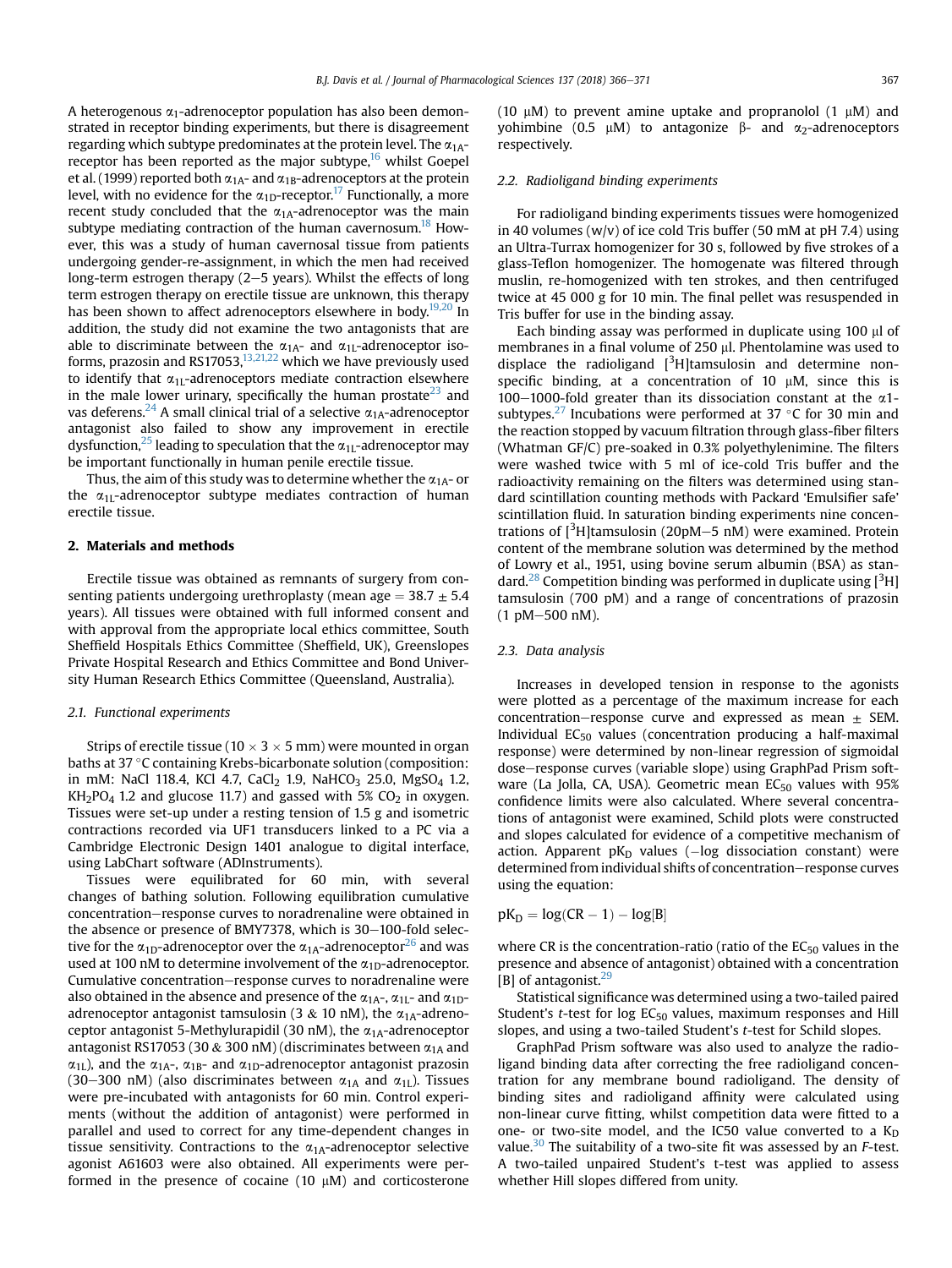#### 2.4. Drugs and chemicals

 $(\pm)$ -Noradrenaline, cocaine,  $(\pm)$ propranolol, yohimbine (all hydrochloride salts) and corticosterone 21-acetate were obtained from Sigma-Aldrich (Poole, UK). (-)-Tamsulosin hydrochloride (YM617) was a gift from Yamanouchi Europe B.V. (Leiderdorp, Netherlands). 5-Methylurapidil, BMY7378 dihydrochloride and prazosin were obtained from Research Biochemicals Inc (Natick, MA, USA). RS17053 hydrochloride and A61603 hydrobromide were obtained from Tocris Cookson Ltd (Bristol, UK). All other chemicals were of reagent grade. Corticosterone was dissolved in 70% ethanol. RS17053 was dissolved in 100% DMSO and diluted in 5 mM phosphoric acid. Prazosin was dissolved in distilled water with a drop of glacial acetic acid and diluted in distilled water. All other drugs were dissolved in distilled water and diluted in Krebs solution. [<sup>3</sup>H]Tamsulosin ([phenoxy- $^3$ H]-YM617, specific activity 1117.4 Gbq mol $^{-1})$  was obtained from NEN (Boston, MA). All reagents were Analar grade.

#### 3. Results

### 3.1. Responses to agonists

Both noradrenaline and the  $\alpha_{1A}$ -adrenoceptor selective agonist A61603 caused concentration-dependent contractions in isolated strips of human erectile tissue (Fig. 1). A61603 was 21-fold more potent than noradrenaline, having a significantly lower ( $P < 0.05$ ,  $n = 8$ ) geometric mean EC<sub>50</sub> value of 0.13 (0.04–0.39) µM compared with 2.70 (1.47 $-4.96$ ) µM for noradrenaline. A61603 acted as a full agonist, eliciting a maximum contraction of  $108.31 \pm 19.40\%$ relative to noradrenaline (Fig. 1).

#### 3.2. Effect of antagonists on noradrenaline contractions

5-Methylurapidil (30 nM) and tamsulosin (3 & 10 nM) caused rightward shifts of noradrenaline concentration-response curves without affecting maximum contractions ([Fig. 2](#page-4-0)A  $\&$  B), although the Hill slope for noradrenaline in the presence 10 nM tamsulosin  $(0.78 + 0.14)$  was significantly lower (P < 0.05) than the Hill slope in the absence of this antagonist (1.05  $\pm$  0.06). Both 5-methyurapidil and tamsulosin had relatively high affinities for the  $\alpha_1$ -adrenoceptors in human erectile tissue, with apparent  $pK_D$  values of 8.1  $\pm$  0.20 (n = 5) and 9.7  $\pm$  0.3 (n = 8) respectively.

In contrast, the  $\alpha_{1D}$ -adrenoceptor selective antagonist BMY7378 at a concentration of 100 nM failed to significantly affect noradrenaline concentration–response curves (shift  $= 1.18 \pm 0.46$ ,  $n = 5$ ) ([Fig. 2](#page-4-0)C). The  $\alpha_{1A}$ -adrenoceptor selective antagonist RS17053 (low affinity for the  $\alpha_{1L}$ -adrenoceptor), at 30 nM, also failed to shift



Fig. 1. Mean concentration-response curves of human erectile tissue to noradrenaline and A61603. Responses are plotted as a percentage of the maximum response to noradrenaline ( $n = 8$ ). All experiments were performed in the presence of cocaine (10  $\mu$ M), corticosterone (10  $\mu$ M), propranolol (1  $\mu$ M) and yohimbine (0.5  $\mu$ M) to inhibit amine uptake,  $\beta$ -adrenoceptors and  $\alpha_2$ -adrenoceptors, respectively.

noradrenaline concentration-response curves [\(Fig. 2](#page-4-0)D), although at a higher concentration of 300 nM it did shift noradrenaline curves to the right, with a significant increase in noradrenaline  $EC_{50}$ values (P < 0.05) and yielding an apparent pK<sub>D</sub> value of  $6.9 \pm 0.2$  $(n = 5)$ . The antagonism appeared to be competitive since maximum responses to noradrenaline were not depressed and the Hill slopes in the presence of RS17053 were not significantly different from those in the absence of antagonist.

Prazosin (30-300 nM) produced concentration-related dextral shifts of noradrenaline concentration–response curves without any change in maximum response or in the Hill slopes [\(Fig. 3\)](#page-5-0), with a mean pK<sub>D</sub> value of 8.2  $\pm$  0.1 (n = 14). Three concentrations of prazosin were examined and the slope of the Schild plot was not significantly different from unity (slope  $0.92 \pm 0.21$ , P = 0.71) and had an intercept on the abscissa of 8.4 ([Fig. 3](#page-5-0)).

#### 3.3. Radioligand binding experiments

 $[3H]$ Tamsulosin bound to human erectile tissue membranes with a high affinity (mean pK<sub>D</sub> of 10.3  $\pm$  0.1). The binding was saturable, and the density of binding sites was 28.1  $\pm$  1.4 fmol mg<sup>-1</sup> protein [\(Fig. 4\)](#page-5-0). In a single competition experiment performed in duplicate and using tissue pooled from 4 patients, prazosin displaced [<sup>3</sup>H]tamsulosin from a single population of binding sites with a relatively low affinity for prazosin (pK<sub>i</sub> of 8.9, [Fig. 4\)](#page-5-0).

# 4. Discussion

The role of adrenoceptors in human penile erection is still not fully understood. While stimulation of postsynaptic  $\alpha_1$ -adrenoceptors is known to mediate contraction of the erectile smooth muscle, leading to flaccidity and detumescence, $<sup>1</sup>$  $<sup>1</sup>$  $<sup>1</sup>$  there is still con-</sup> troversy regarding the predominant  $\alpha_1$ -adrenoceptor subtype mediating this contraction in humans. In the present study we used a range of subtype selective agonists and antagonists to determine whether the  $\alpha_{1L}$ -adrenoceptor subtype is predominant in human erectile tissue, as we have shown previously for the human prostate and vas deferens.<sup>23,24</sup>

A61603, an agonist that is highly selective for  $\alpha_{1A}$ -adrenoceptors, $31$  was 21-fold more potent in causing contraction of erectile tissue than the endogenous agonist noradrenaline. This value is comparable to the values we have obtained previously for human prostate, under identical conditions, where A61603 was found to be 13-times more potent than noradrenaline (Chess-Williams, unpublished observations). Thus, the agonist data suggest the presence of the  $\alpha_{1A}$ -adrenoceptor subtype in human erectile tissue.

Tamsulosin is a competitive antagonist with a very high affinity (>10) at  $\alpha_{1A}$ - and  $\alpha_{1D}$ -adrenoceptors.<sup>[32](#page-6-0)</sup> Both concentrations of tamsulosin used in this study (3 and 10 nM) caused rightward shifts of the noradrenaline concentration-response curves and the high mean affinity estimate (apparent  $pK_D$  of 9.7) is consistent with the involvement of  $\alpha_{1A}$  and/or  $\alpha_{1D}$ -adrenoceptors, and not  $\alpha_{1B}$ -adrenoceptors. At 3 nM tamsulosin did not affect the Hill slope for noradrenaline, and (presumably the more accurate) affinity estimate was even higher, at 9.9, and identical to that we showed at the  $\alpha_{1A/L}$ -adrenoceptors of the human prostate.<sup>32</sup> At the higher concentration (10 nM) tamsulosin reduced the Hill slope for noradrenaline. This is not surprising since tamsulosin has been reported to significantly affect maximum contractions (i.e. have an unsurmountable action) in a number of smooth muscle preparations, including in our previous studies of human prostate $27$  and human vas deferens. $33$  The fact that tamsulosin is a competitive antagonist with a very high affinity ( $>10$ ) at  $\alpha_{1A}$ - and  $\alpha_{1D}$ -adrenoceptors, $32$  and may bind irreversibly to these receptors, may explain this unsurmountable action.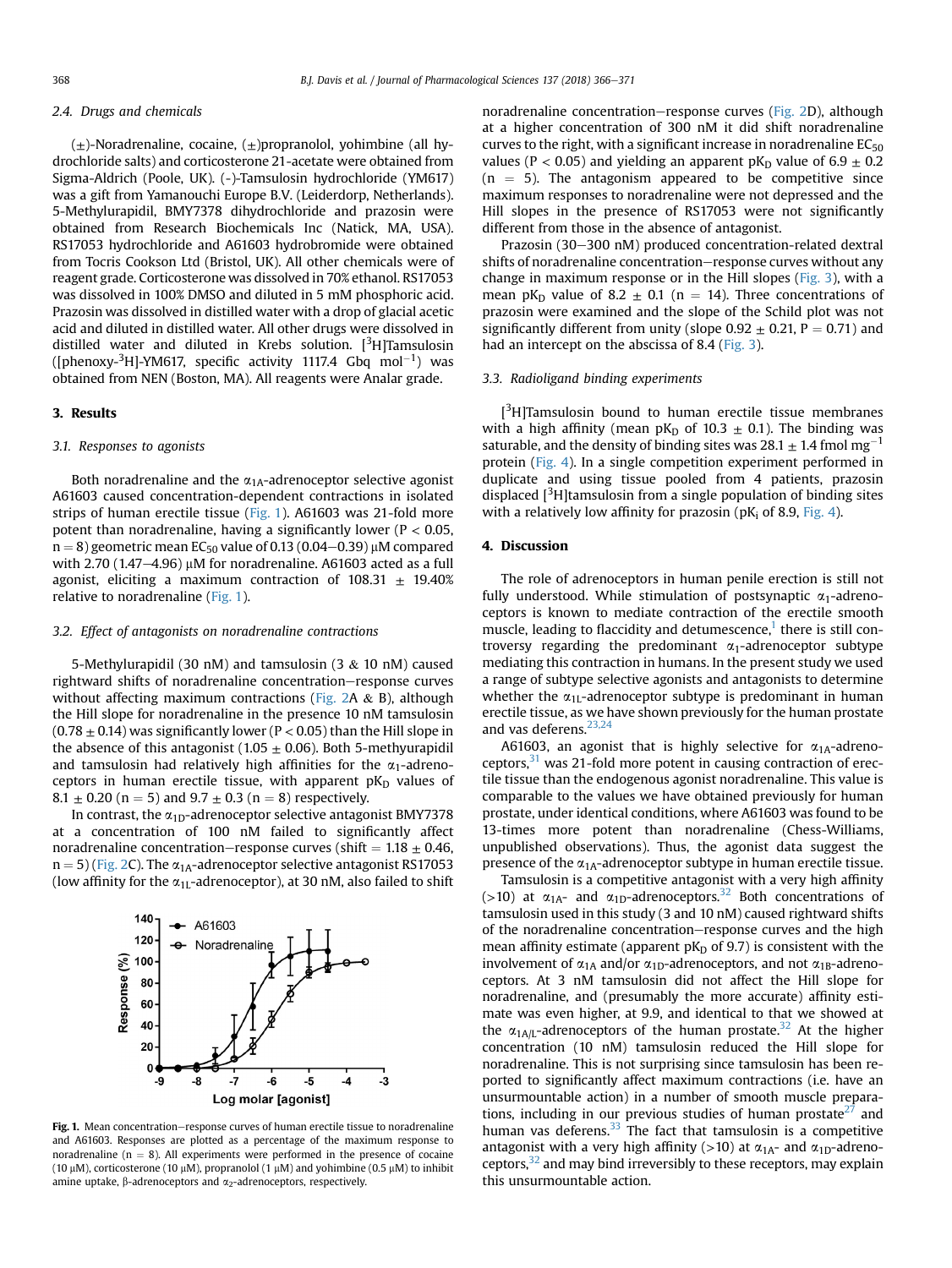<span id="page-4-0"></span>

Fig. 2. Mean concentration-response curves of human erectile tissue to noradrenaline in the absence and presence of (A) 5-methylurapidil (5-MU) (n = 5), (B) tamsulosin  $(n = 3-5)$ , (C) BMY7378  $(n = 5)$ , and (D) RS17053  $(n = 4-6)$ .

The involvement of  $\alpha_{1A}$ - or  $\alpha_{1D}$ -adrenoceptors was further supported by the relatively high affinity estimate ( $pK_D 8.1$ ) obtained for the antagonist 5-methylurapidil. This antagonist has a lower affinity at  $\alpha_{1B}$ -adrenoceptors (pK<sub>D</sub> = 7.2),<sup>34</sup> and thus the affinity estimate obtained in the present study is higher than would be expected if  $\alpha_{1B}$ -adrenoceptors were mediating the contractions to noradrenaline in the human erectile tissue. An affinity of 7.8 has been reported for 5-methylurapidil at  $\alpha_{1D}$ -adrenoceptors.<sup>[34](#page-6-0)</sup> To rule out the involvement of  $\alpha_{1D}$ -adrenoceptors, experiments were performed in the presence of BMY7378, which has a high affinity for  $\alpha_{1D}$ -adrenoceptors (pK<sub>i</sub> 8.2)<sup>26</sup> and is 100-fold selective for this subtype over the  $\alpha_{1B}$ - and  $\alpha_{1A}$ -receptor subtypes. If the  $\alpha_{1D}$ -receptor was involved in contractions, the concentration of BMY7378 used (100 nM) should have produced at least a 10-fold shift. The lack of shift of the noradrenaline concentration-response curves, and the lack of effect on the Hill slopes, indicates that  $\alpha_{1D}$ -adrenoceptors are not involved in smooth muscle contraction in this tissue.

These results indicate that responses of human erectile tissue are mediated via  $\alpha_{1A}$ -adrenoceptors. However,  $\alpha_{1A}$ -adrenoceptors can exist as the distinct functional phenotype  $\alpha_{1L}$ -adrenoceptor, and many  $\alpha_{1A}$ -selective antagonists, including tamsulosin and 5-methylurapidil, have a high affinity for  $\alpha_{1L}$ -adrenoceptors in addition to  $\alpha_{1A}$ -adrenoceptors. Prazosin and RS17053 are two antagonists that can distinguish between  $\alpha_{1A}$ - and  $\alpha_{1L}$ -adrenoceptors. Prazosin has a high affinity at all cloned  $\alpha_1$ -adrenoceptors ( $pK_D > 9.5$ ), but a low affinity ( $pK_D < 9$ ) at the  $\alpha_{1L}$ -adrenoceptor.<sup>13,21</sup>

In the present study the affinity estimate for prazosin in human erectile tissue ( $pK_D$  value of 8.2) was low, too low to indicate an action at one of the cloned  $\alpha_1$ -adrenoceptors, and instead suggesting the involvement of  $\alpha_{1L}$ -adrenoceptors. Three concentrations of prazosin were examined (30-300 nM) and the resulting Schild plot had a slope that was not significantly different to unity. Furthermore, even the highest concentration of prazosin did not affect the maximum response or Hill slope obtained to noradrenaline. Thus, prazosin appeared to be acting at a single receptor population, as a purely competitive antagonist, with a low affinity for the  $\alpha_1$ -adrenoceptor of human erectile tissue (i.e.  $\alpha_{1L}$ ).

This is supported by the effects of RS17053, which has a high affinity at cloned and native  $\alpha_{1A}$ -adrenoceptors (pK<sub>D</sub> = 9.1–9.9), but a low affinity at the  $\alpha_{1L}$ -adrenoceptor (p $K_D = 7.3$ ).<sup>[22](#page-6-0)</sup> At a concentration of 30 nM, RS17053 failed to significantly affect responses to noradrenaline, and only at the higher concentration of 300 nM did it cause a small dextral shift of noradrenaline concentration-response curves, yielding a low affinity estimate of 6.9, similar to that previously reported at the  $\alpha_{11}$ -adrenoceptor.

The  $\alpha_{1L}$ -adrenoceptor has been shown to originate from the  $\alpha_{1A}$ -adrenoceptor gene,<sup>35,36</sup> but is functionally and pharmacologically unique compared to the classical  $\alpha_1$ -adrenoceptor subtypes.  $\alpha_{1L}$ -adrenoceptor pharmacology can be induced in cells expressing the  $\alpha_{1A}$ -adrenoceptor subtype by manipulation of the experimental conditions, and it is possible that the  $\alpha_{1L}$ -adrenoceptor represents an alternative affinity state of the  $\alpha_{1A}$ -adrenoceptor.<sup>[14](#page-6-0)</sup> The proposed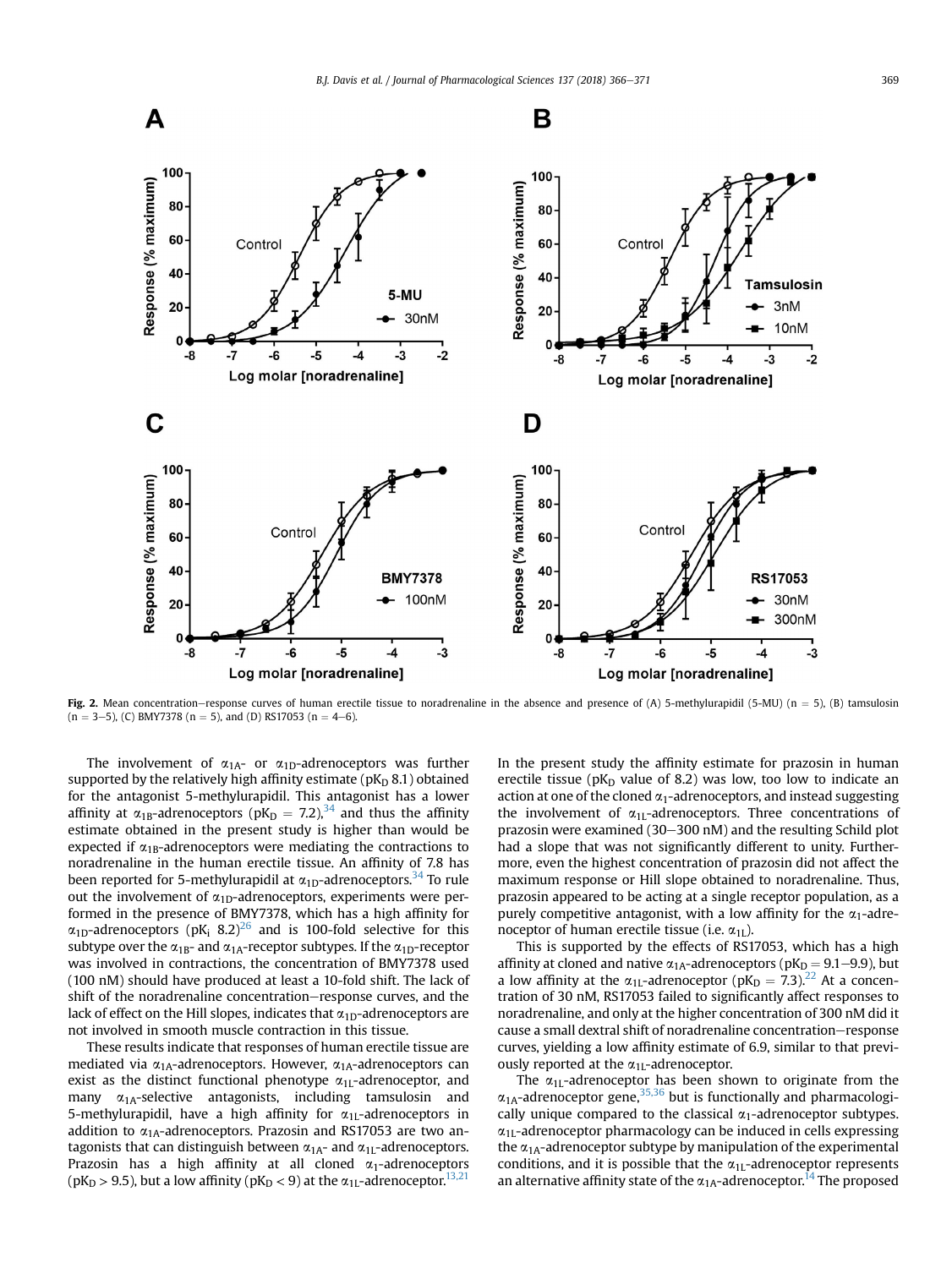<span id="page-5-0"></span>

Fig. 3. (A) Mean concentration–response curves of human erectile tissue to noradrenaline in the absence and presence of prazosin (30–300 nM,  $n = 4-5$ ). (B) Schild plot for the antagonism of responses to noradrenaline by prazosin.

molecular mechanisms underlying this change in phenotype remain controversial, but may involve receptor-interacting proteins.<sup>[37](#page-6-0)</sup> In cell lines expressing  $\alpha_{1A}$ -adrenoceptors, the  $\alpha_{1A}$ adrenoceptor phenotype was shown to be downregulated by the presence of CRELD1a, a cysteine-rich epidermal growth factor-like protein, which interacts with the  $\alpha_{1A}$ -adrenoceptor to alter binding profile.<sup>38</sup>  $\alpha_{1A}$ -adrenoceptors have also been shown to form specific receptor heteromers with chemokine-receptors, which changes their pharmacological profile. $39$ 

Since interacting proteins such as  $CRELD1\alpha$  would be expected to be removed during the normal homogenization of tissues for radioligand binding experiments, it has been proposed that in order to detect the  $\alpha_{1L}$ -adrenoceptor phenotype via radioligand binding assays, whole cells or intact tissues segments must be used, $40$  and that the  $\alpha_{1L}$ -adrenoceptor phenotype is not demonstrable at the protein level using such a technique. However, this was not the case in the present study. Using [<sup>3</sup>H]tamsulosin, a radioligand with high affinity for the  $\alpha_{11}$ -adrenoceptor, we found that radioligand binding data supported our functional observations. [<sup>3</sup>H]tamsulosin bound to erectile tissue with high affinity  $(>10)$ , as we have shown previously at the  $\alpha_{1L}$ -adrenoceptor of the human prostate.<sup>[23](#page-6-0)</sup> Whereas in the human prostate we identified two binding sites for prazosin, the high affinity site ( $\alpha_{1A}$ ) with an affinity ( $pK_i$ ) of 10.3 and the low affinity site ( $\alpha_{1L}$ ) with an affinity ( $pK_i$ ) of 8.9, in the present study in erectile tissue a single binding site was identified by prazosin, with an affinity ( $pK_i$ ) of 8.9. This is identical to that of the low affinity site identified for prazosin in the human prostate using this radioligand and suggests a homogeneous population of  $\alpha_{1L}$ -adrenoceptors in human erectile tissue.



Fig. 4. (A) Representative saturation curve and (B) Scatchard plot for  $[3H]$ tamsulosin binding to membranes prepared from human erectile tissue. Experiments were performed in duplicate with tissues from 4 patients. (C) Competition binding curve for prazosin displacement of  $[3H]$ tamsulosin binding.

In conclusion, this study demonstrates the  $\alpha_{11}$ -adrenoceptor subtype at both the functional and protein level in human erectile tissue and confirms that erectile smooth muscle contraction is mediated via the  $\alpha_{11}$ -adrenoceptor. The  $\alpha_{11}$ -adrenoceptor is also found in the human prostate and is the target of current  $\alpha_{1A/L}$ adrenoceptor antagonists used to treat benign prostatic hyperplasia, and so this may explain the improvement in sexual function reported in patients receiving these agents. Since the  $\alpha_{1L}$ -adrenoceptor is also predominant in the human vas deferens, any future drug development aimed at targeting  $\alpha_{1L}$ -adrenoceptors for erectile dysfunction would need to consider the potential for anejaculatory effects, which vary between the current  $\alpha_{1A}$ -adrenoceptor antagonists and may or may not be mediated via α1-adrenoceptors.<sup>[11](#page-6-0)</sup>